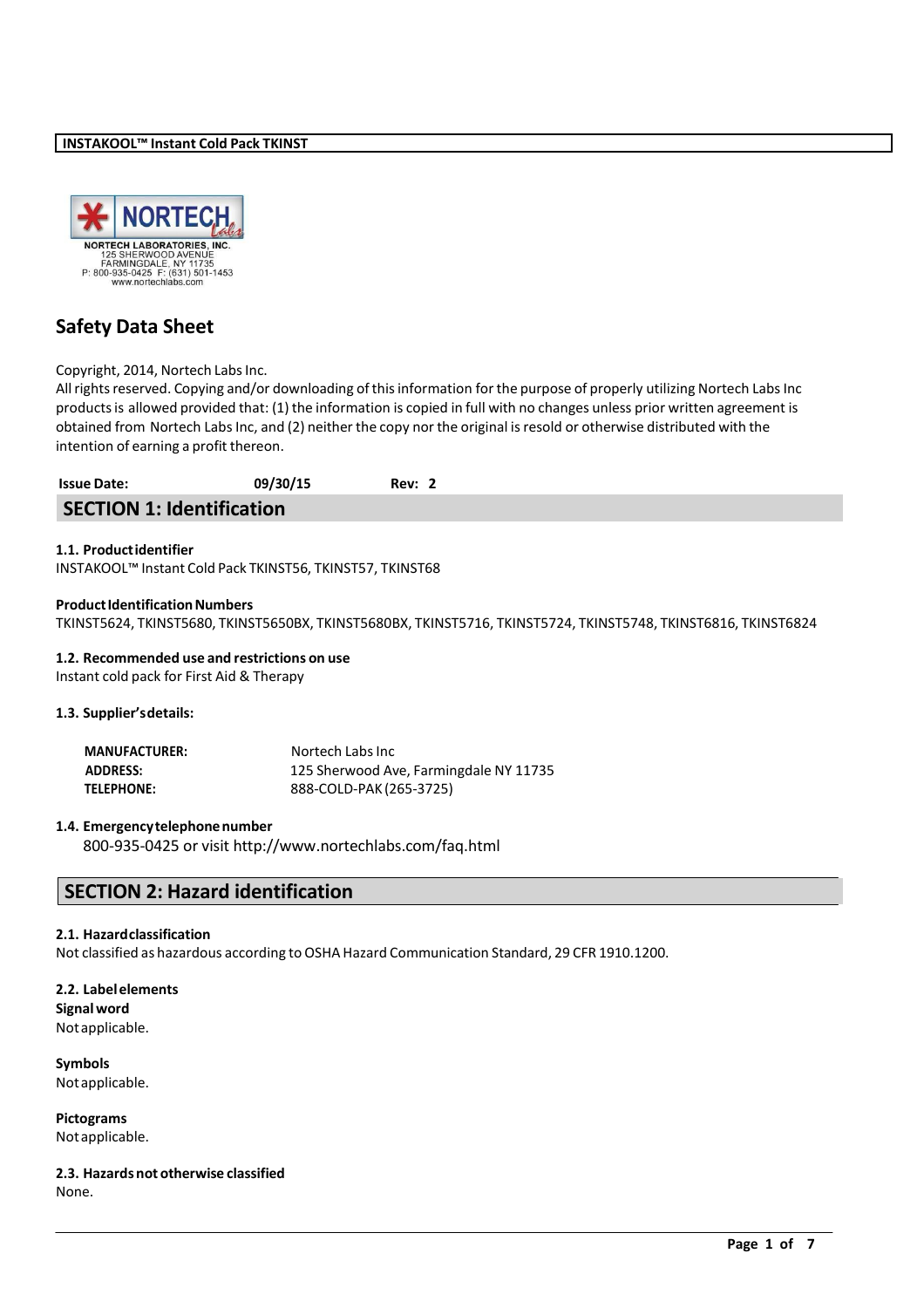# **SECTION 3: Composition/information on ingredients**

| Ingredient<br><b>UREA</b> | C.A.S. No.<br>$57-13-6$ | % by Wt<br>$32 - 42$ |
|---------------------------|-------------------------|----------------------|
| ICARBAMAKOOL™             | 7447-40-7               | $10 - 15$            |
| <b>WATER</b>              | 7732-18-5               | $50 - 60$            |
| <b>JOUTER FILM</b>        | None                    | $5 - 10$             |
| <b>INNER FILM</b>         | None                    | $1 - 3$              |

CARBAMAKOOL™ is a proprietary ingredient that is used by Nortech Laboratories Manufactured by The Chemical Company to establish the cold properties as they relate to the initial onset and duration of "cold".

## **SECTION 4: First aid measures**

## **4.1. Description offirst aid measures**

## **Inhalation:**

No need for first aid is anticipated.

## **SkinContact:**

Wash with soap and water. If signs/symptoms develop, get medical attention.

## **EyeContact:**

Flush with large amounts of water. Remove contact lensesif easy to do. Continue rinsing. Ifsigns/symptoms persist, get medicalattention.

## **IfSwallowed:**

Rinse mouth. If you feel unwell, get medical attention.

## **4.2. Most importantsymptoms and effects, both acute and delayed**

See Section 11.1. Information on toxicological effects.

# **4.3. Indication of any immediate medical attention and specialtreatmentrequired**

Notapplicable

## **SECTION 5: Fire-fighting measures**

#### **5.1. Suitableextinguishingmedia**

In case of fire: Use a fire fighting agent suitable for ordinary combustible material such as water or foam to extinguish.

## **5.2. Special hazards arising from the substance or mixture**

None inherent in this product.

## **HazardousDecompositionorBy-Products**

**Substance Condition**

Carbonmonoxide DuringCombustion DuringCombustion

## **5.3. Specialprotective actionsforfire-fighters**

No special protective actions for fire-fighters are anticipated.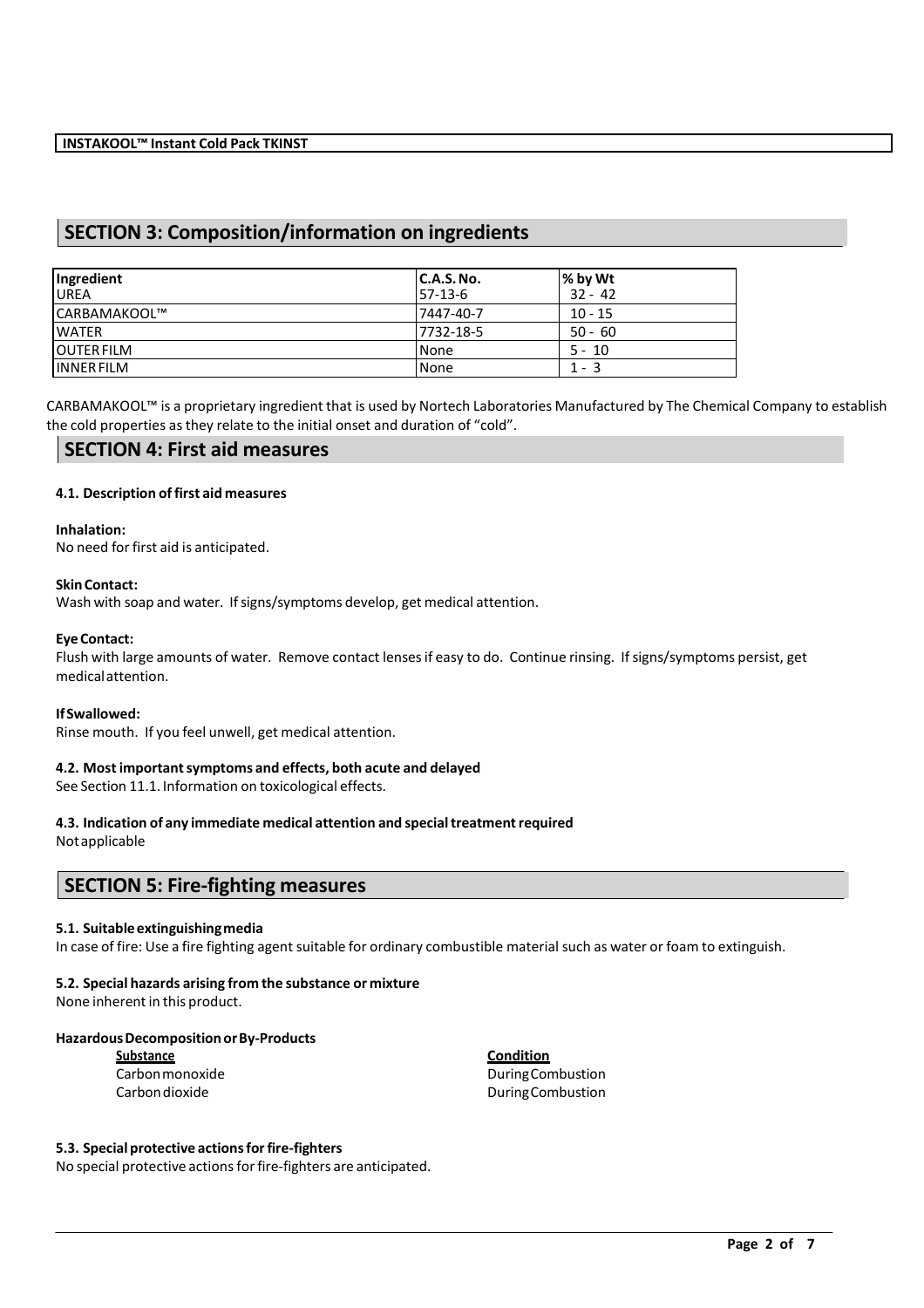# **SECTION 6: Accidental release measures**

## **6.1. Personalprecautions,protective equipment and emergency procedures**

Ventilate the area with fresh air

## **6.2. Environmentalprecautions**

Avoid release to the environment.

## **6.3. Methods and material for containment and cleaning up**

Contain spill. Working from around the edges of the spill inward, cover with bentonite, vermiculite, or commercially available inorganic absorbent material. Mix in sufficient absorbent until it appears dry. Remember, adding an absorbent material does not remove a physical, health, or environmental hazard. Collect as much of the spilled material as possible. Place in a closed container approved for transportation by appropriate authorities. Clean up residue with water. Seal the container. Dispose of collected material as soon as possible.

# **SECTION 7: Handling and storage**

## **7.1. Precautionsforsafe handling**

Do not eat, drink or smoke when using this product. Wash thoroughly after handling.

## **7.2. Conditionsforsafe storage including any incompatibilities**

No special storage requirements. If possible, store in a cool dry place

# **SECTION 8: Exposure controls/personal protection**

## **8.1. Controlparameters**

#### **Occupationalexposurelimits**

| Ingredient    | C.A.S.No. | <b>Agency</b> | Limit type                             | <b>Additional Comments</b> |
|---------------|-----------|---------------|----------------------------------------|----------------------------|
| <b>UREA</b>   | 57-13-6   | AIHA          | TWA(as total particulates):10<br>mg/m3 |                            |
| lCARBAMAKOOL™ | 7447-40-7 |               |                                        |                            |

ACGIH : American Conference of Governmental Industrial Hygienists AIHA :

American Industrial Hygiene Association

CMRG : Chemical Manufacturer's Recommended Guidelines

OSHA : United States Department of Labor - Occupational Safety and Health Administration TWA:

Time-Weighted-Average

STEL: Short Term Exposure Limit CEIL:Ceiling

#### **8.2. Exposurecontrols**

#### **8.2.1. Engineeringcontrols**

Use general dilution ventilation and/orlocal exhaust ventilation to control airborne exposuresto below relevant Exposure Limits and/or control dust/fume/gas/mist/vapors/spray. If ventilation is not adequate, use respiratory protection equipment.

## **8.2.2. Personalprotective equipment(PPE)**

**Eye/faceprotection** Nonerequired.

**Skin/handprotection** No chemical protective gloves are required.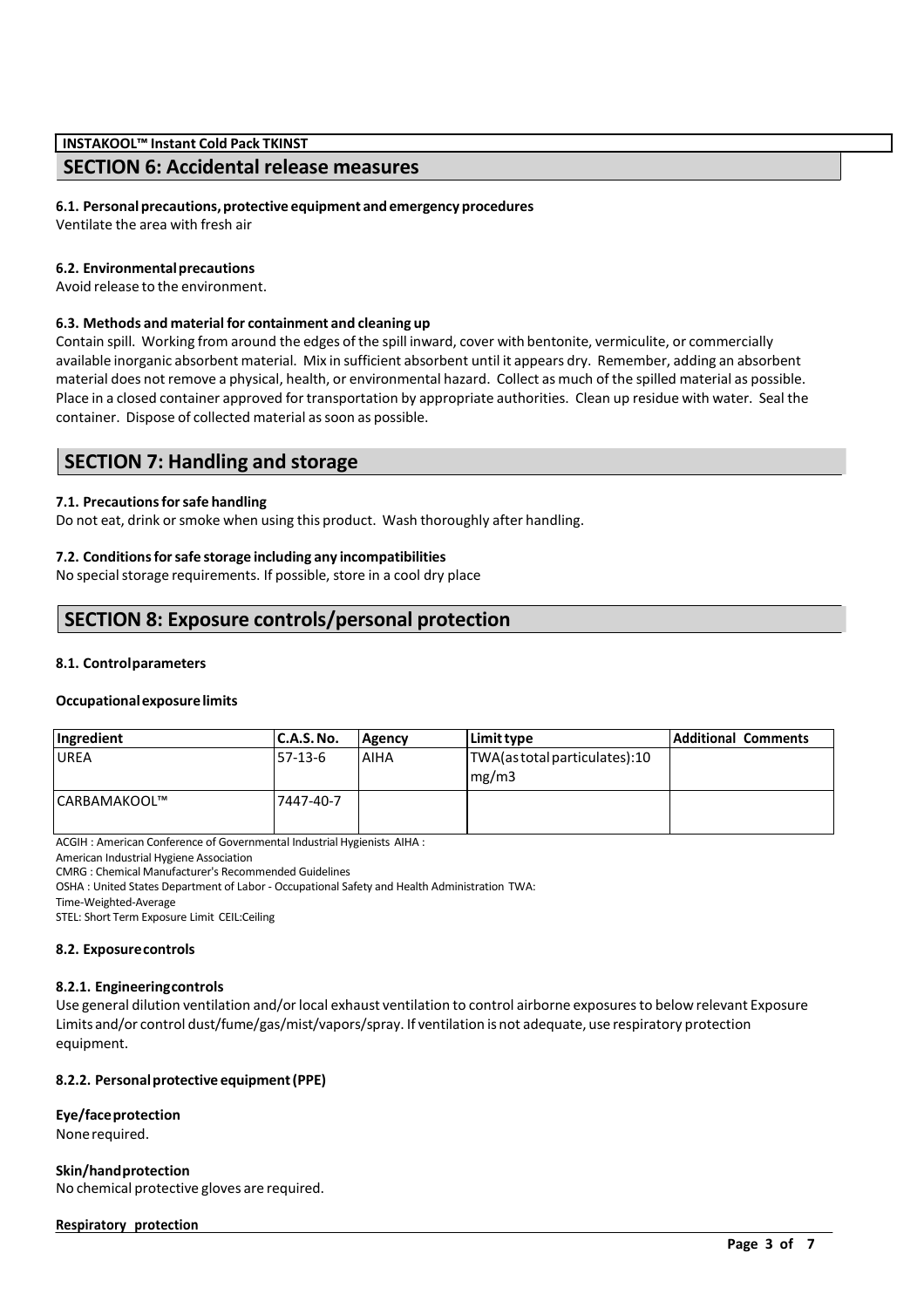Nonerequired

# **SECTION 9: Physical and chemical properties**

**9.1. Information on basic physical and chemical properties General Physical Form:** Liquid

| Odor, Color, Grade:                    | White liquid with hazy color |
|----------------------------------------|------------------------------|
| Odor threshold                         | No Data Available            |
| рH                                     | 7                            |
| <b>Boiling Point</b>                   | 212 ºF                       |
| <b>Flash Point</b>                     | No flash point               |
| <b>Evaporation rate</b>                | No Data Available            |
| Flammability (solid, gas)              | Not Applicable               |
| Flammable Limits(LEL)                  | Not Applicable               |
| Flammable Limits(UEL)                  | Not Applicable               |
| <b>Vapor Pressure</b>                  | 760 mmHg                     |
| <b>Density</b>                         | No Data Available            |
| <b>Specific Gravity</b>                | 1.33                         |
| <b>Solubility in Water</b>             | Complete                     |
| Solubility-non-water                   | No Data Available            |
| Partition coefficient: n-octanol/water | No Data Available            |
| Autoignition temperature               | No Data Available            |
| Decomposition temperature              | No Data Available            |

**Viscosity** *No Data Available*

# **SECTION 10: Stability and reactivity**

## **10.1. Reactivity**

This material may be reactive with certain agents under certain conditions - see the remaining headings in this section.

## **10.2. Chemicalstability**

Stable.

**10.3. Possibilityofhazardousreactions** Hazardous polymerization will not occur.

**10.4. Conditionsto avoid** Sparks and/or flames

**10.5. Incompatible materials** Noneknown.

**10.6. Hazardousdecompositionproducts Substance Condition** None known.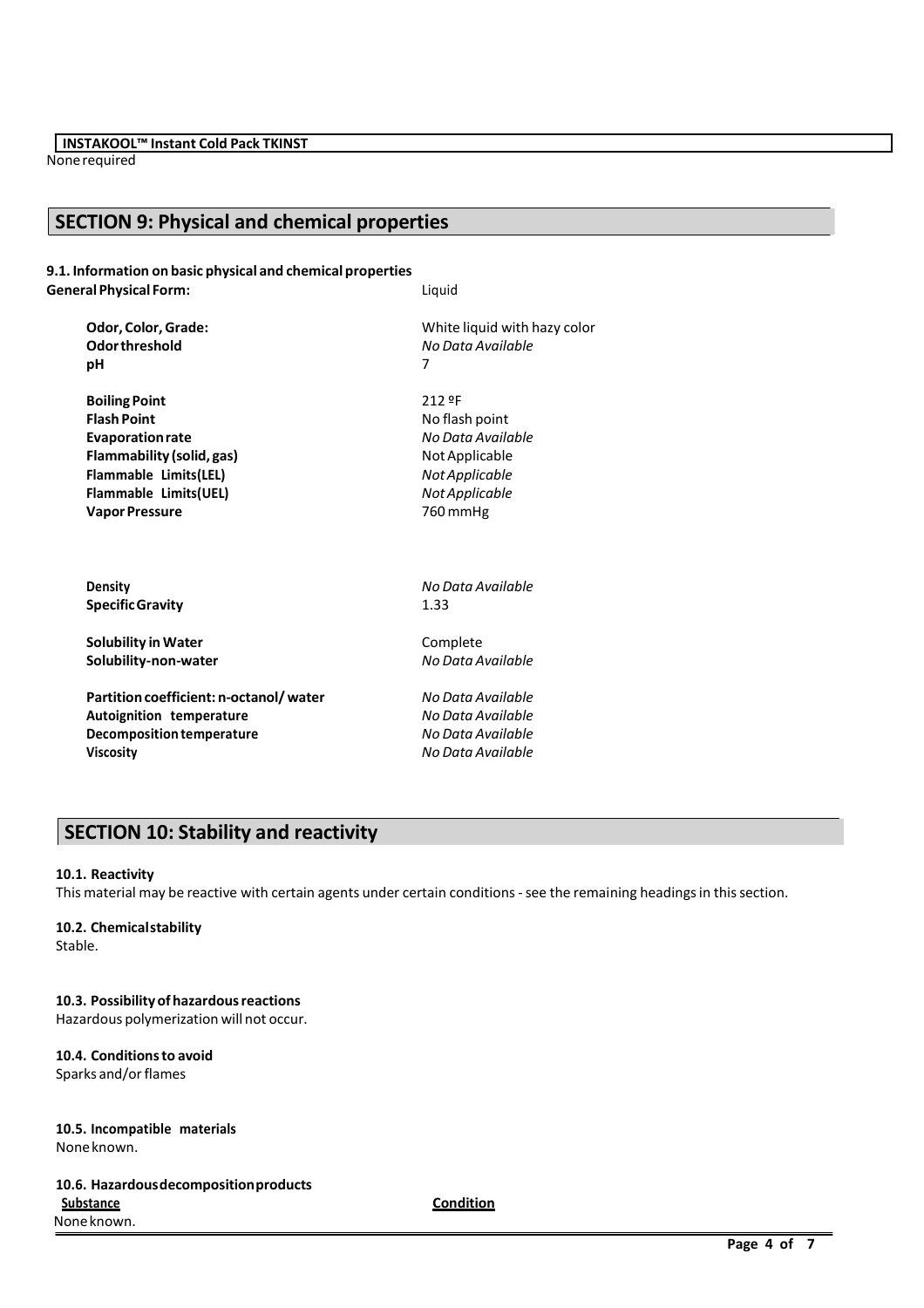Refer to section 5.2 for hazardous decomposition products during combustion.

# **SECTION 11: Toxicological information**

**The information below may not be consistent with the material classification in Section 2 ifspecific ingredient** classifications are mandated by a competent authority. In addition, toxicological data on ingredients may not be reflected in the material classification and/or the signs and symptoms of exposure, because an ingredient may be present below the threshold for labeling, an ingredient may not be available for exposure, or the data may not be relevant to the **material as a whole.**

**11.1. Information on Toxicological effects**

**Signs and Symptoms of Exposure**

**Based on test data and/orinformation on the components,this material may produce the following health effects:**

#### **Inhalation:**

No health effects are expected.

## **SkinContact:**

Contact with the skin during product use is not expected to result in significant irritation.

## **EyeContact:**

Contact with the eyes during product use is not expected to result in significant irritation.

#### **Ingestion:**

Gastrointestinal Irritation: Signs/symptoms may include abdominal pain, stomach upset, nausea, vomiting and diarrhea.

#### **ToxicologicalData**

If a component is disclosed in section 3 but does not appear in a table below, either no data are available for that endpoint or the data are not sufficient for classification.

## **AcuteToxicity**

| Name                | Route     | Species | Value                                                                    |
|---------------------|-----------|---------|--------------------------------------------------------------------------|
| product<br>Jveral'  | Ingestion |         | 5.000 mg/kg<br>ATF<br>. No data<br>calculated<br>. available:<br>™ A I L |
| $ATT = \frac{1}{2}$ |           |         |                                                                          |

ATE = acute toxicity estimate

## **Skin Corrosion/Irritation**

| Name | <b>Species</b> | . .<br>Value |
|------|----------------|--------------|
|      |                |              |

#### **SeriousEyeDamage/Irritation**

| Name | <b>Species</b> | Value |
|------|----------------|-------|
|      |                |       |

## **SkinSensitization**

| Name | Species | Value |
|------|---------|-------|
|      |         |       |
|      |         |       |

## **Respiratory Sensitization**

| Name | Species | Value |
|------|---------|-------|
|      |         |       |

## **Germ CellMutagenicity**

| Name | Route | . .<br>Value |
|------|-------|--------------|
|      |       |              |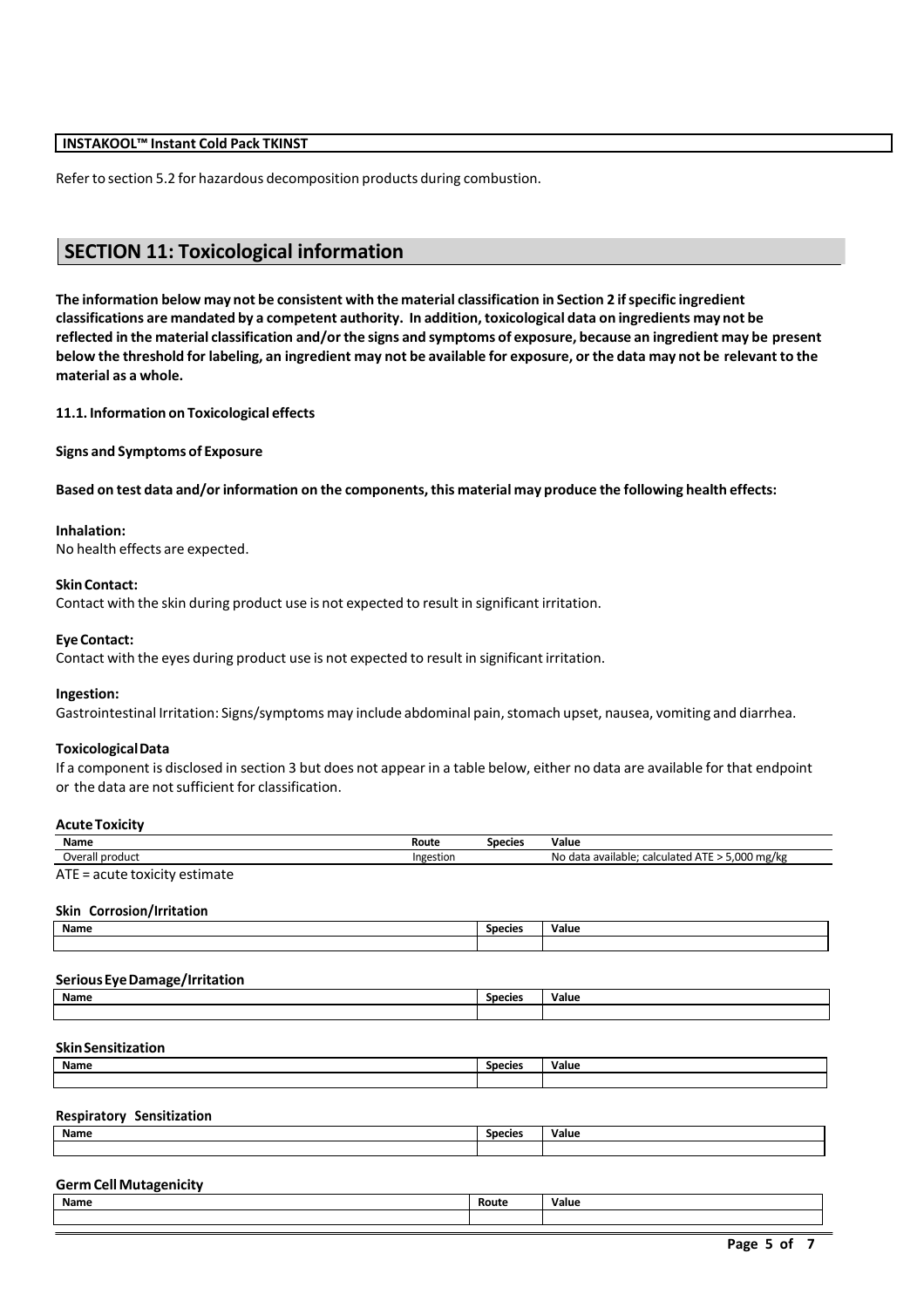## **Carcinogenicity**

| Name | Route | <b>Species</b> | Value |
|------|-------|----------------|-------|
|      |       |                |       |

#### **ReproductiveToxicity**

#### **Reproductive and/orDevelopmentalEffects**

| Name | Route<br>. | Value<br>. | <b>Species</b> | <b>Test Result</b> | <b>Exposure</b><br>Duration |
|------|------------|------------|----------------|--------------------|-----------------------------|
|      |            |            |                |                    |                             |

### **TargetOrgan(s)**

#### **Specific Target Organ Toxicity -single exposure**

| Name | Route | Target Organ(s) | Value<br>. | <b>Species</b> | <b>Test Result</b> | <b>Exposure</b> |
|------|-------|-----------------|------------|----------------|--------------------|-----------------|
|      |       |                 |            |                |                    | <b>Duration</b> |
|      |       |                 |            |                |                    |                 |

#### **Specific Target Organ Toxicity -repeated exposure**

| Name<br>_____ | Route | Target Organ(s) | Value | <b>Species</b> | <b>Test Result</b> | Exposure<br><b>Duration</b> |
|---------------|-------|-----------------|-------|----------------|--------------------|-----------------------------|
|               |       |                 |       |                |                    |                             |

#### **AspirationHazard**

| Name | Value |
|------|-------|
|      |       |

Please contact the address or phone number listed on the first page of the SDS for additional toxicological information on **this material and/orits components.**

# **SECTION 12: Ecological information**

## **Eco toxicological information**

Please contact the address or phone number listed on the first page of the SDS for additional ecotoxicological information on this material and/or its components.

#### **Chemical fate information**

Please contact the address or phone number listed on the first page of the SDS for additional chemical fate information on this material and/or its components.

# **SECTION 13: Disposal considerations**

#### **13.1.Disposal methods**

Dispose of contents/ container in accordance with the local/regional/national/international regulations.

Prior to disposal, consult all applicable authorities and regulations to insure proper classification. Dispose of waste product in a permitted industrial waste facility. As a disposal alternative, incinerate in a permitted waste incineration facility. Proper destruction may require the use of additional fuel during incineration processes. Empty and clean product containers may be disposed as non-hazardous waste. Consult your specific regulations and service providers to determine available options and requirements.

## **EPAHazardous Waste Number (RCRA):** Notregulated

# **SECTION 14: Transport Information**